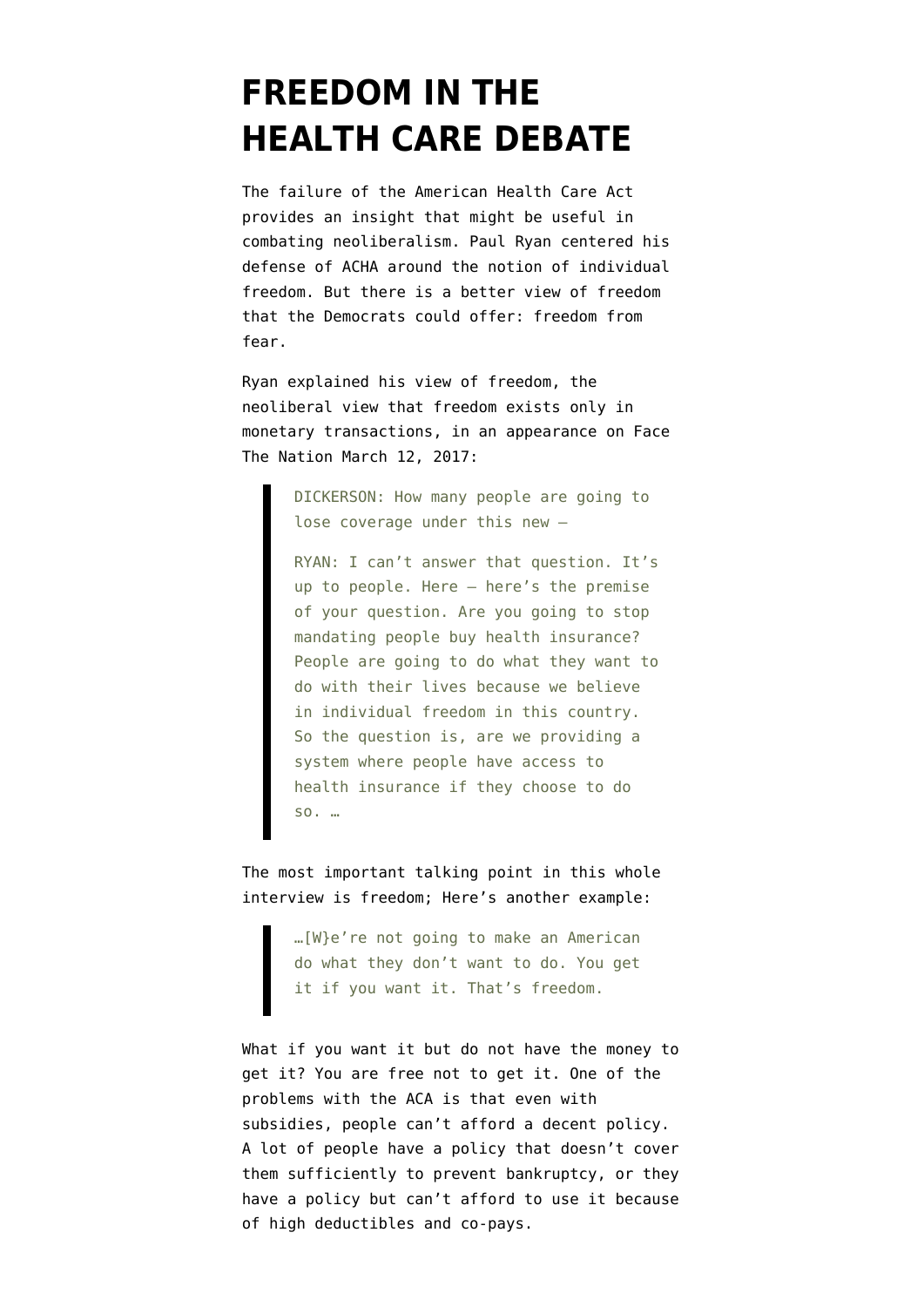Ryan's solution was to get rid of the Essential Health Benefits mandated by the ACA. These set the minimum coverage for any policy offered on the exchange. They include lab tests, drugs, maternity care, treatment for substance abuse and mental illness, and others. If insurance companies can issue policies that don't cover these mandated benefits, they can offer cheaper policies. That doesn't help anyone. It increases the number of people with policies that don't cover treatment they suddenly need, and raises prices for others to buy fuller coverage.

Ryan and the Republicans think we only care about a few bucks we don't have to pay an insurance company. They only value the freedom to buy and sell in unrestrained markets, as if anyone actually wanted to spend any part of their precious lives studying insurance contracts.

So there we have Ryan's definition of freedom. You have the freedom to give money to an insurance company to buy any policy you can afford, and you can shop around for a policy that may or may not provide the coverage you eventually need, or you can take the risk of bankruptcy or denial of health care.

That's a peculiar kind of freedom.

The Democrats have the possibility of offering a different kind of freedom: the freedom from fear that you and your family and your friends and neighbors and fellow citizens won't be able to get health care when they need it. This kind of Freedom is the foundation of Franklin Roosevelt's [Second Bill of Rights,](https://www.emptywheel.net/2016/06/23/an-economics-for-the-left/) so it's well within the historic tradition of the Democrats, at least before their neoliberal turn. The outpouring of public hostility to the ACHA proves that this definition of freedom is much more popular than Ryan's.

Another way to phrase this idea is that what people want is the freedoom to pursue their own projects, projects that they choose for themselves and that give them a sense of